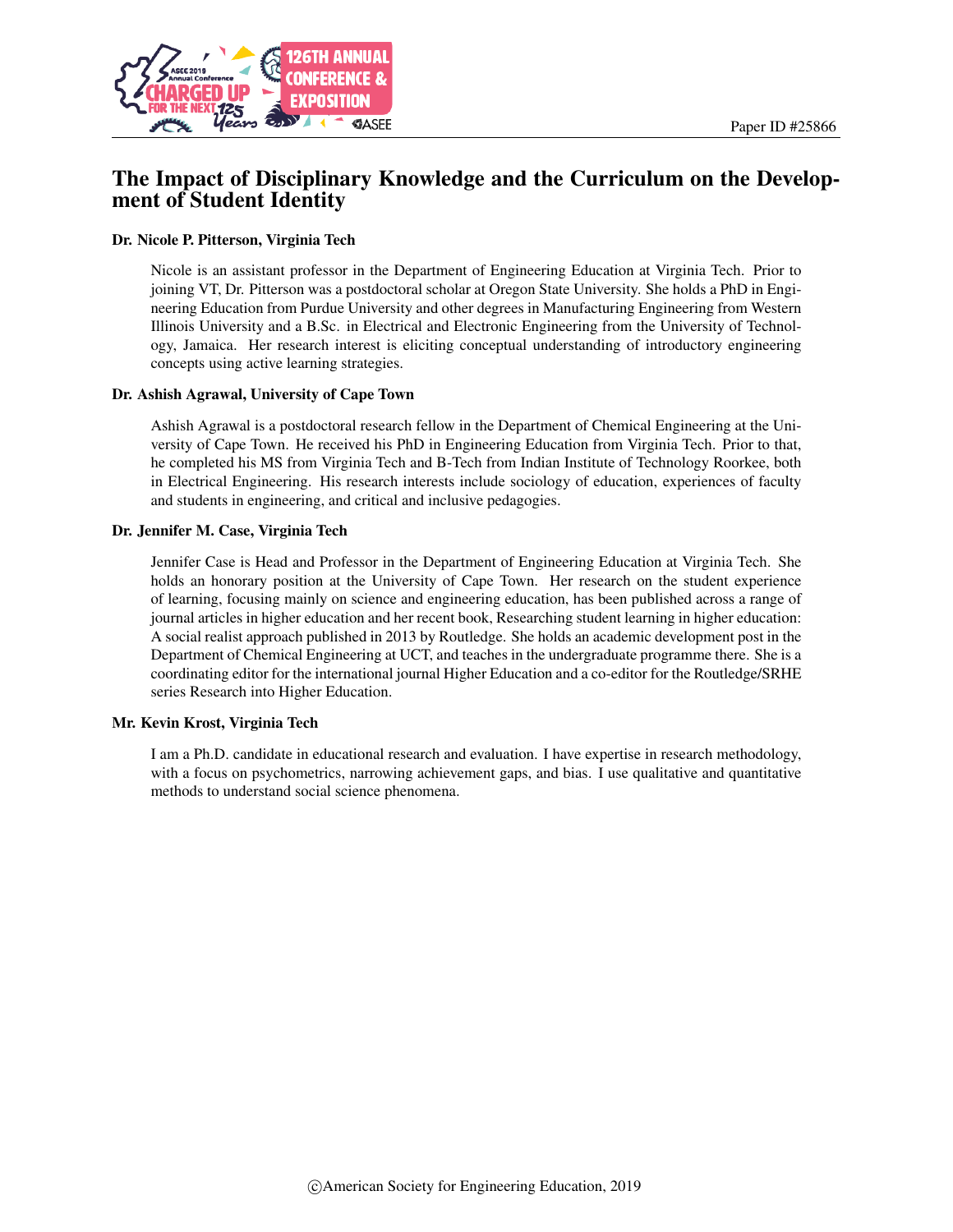### **Exploring the development of students' affinity identity in their choice of institutions and programs of study**

This paper is a work in progress. Identity theorists contend that each person possesses their own set of personal traits or identity that varies as they move from one context to another. Based on the work of Gee, primarily the affinity identity category of his theory, we posit that students develop identities within their discipline from the earliest days of their choice of what and where to study. Data were collected from 65 first-year Chemical Engineering, Chemistry and Biochemistry students at a large public rural-based research and engineering intensive university and an urban public research institution with a more diverse student intake based on its geographical location.

The disciplines were chosen to highlight the distinctive features of engineering formation and two closely related science programs at each university. The focus on Chemistry, Biochemistry and Chemical Engineering for this study was also deliberate. As both disciplines derive their roots from very similar bodies of knowledge, it allows for a comparative understanding of how curricular knowledge differences arise due to disciplinary differences, which eventually lead to differences in students' development of identity in each discipline. Using these three disciplines will allow us to examine how the process of student engagement with knowledge in pure disciplines (Chemistry and Biochemistry) differs from that in an applied one (Chemical Engineering). From our preliminary analysis of the first-year data, we show how students' choice what to study relates to their emerging identity.

### **Introduction**

Gee [1] notes there are four different ways to view identity: nature identity, institution identity, discourse identity, affinity identity. First, nature identity is developed from the circumstances of one's birth. For example, having a certain color of the skin or body features forms one's nature identity. Second, institutional identity is derived from the power vested by institutions. For instance, one's educational qualification or educational attainment provides one with their institutional identity. Third, discourse identity derives from the power of dialogue among individuals. For instance, the language used amongst a group demonstrates a shared way of thinking about the world. Finally, affinity identity is derived from one's affiliation with the shared practices of an affinity group. For instance, one may develop the identity of a hiker by participating in the shared practices of hikers around them.

For this study, we consider engineering as an affinity group with a set of distinct practices that set them apart from other disciplines. Prior work on the professional identity development of engineering students focuses mainly on two major aspects related to the context in which engineering teaching and learning or engineering work takes place: the college campus and its culture, and the interaction of students' social identities with the engineering culture [2]. Similarly, Mann, Howard, Nouwens, and Martin [3] note a variety of factors including peer network, mentors, industry experience during the engineering degree, academic staff identity, and life experiences that shape the professional identity of engineering students in colleges. These factors either directly relate to the college environment (e.g., peers, mentors, industry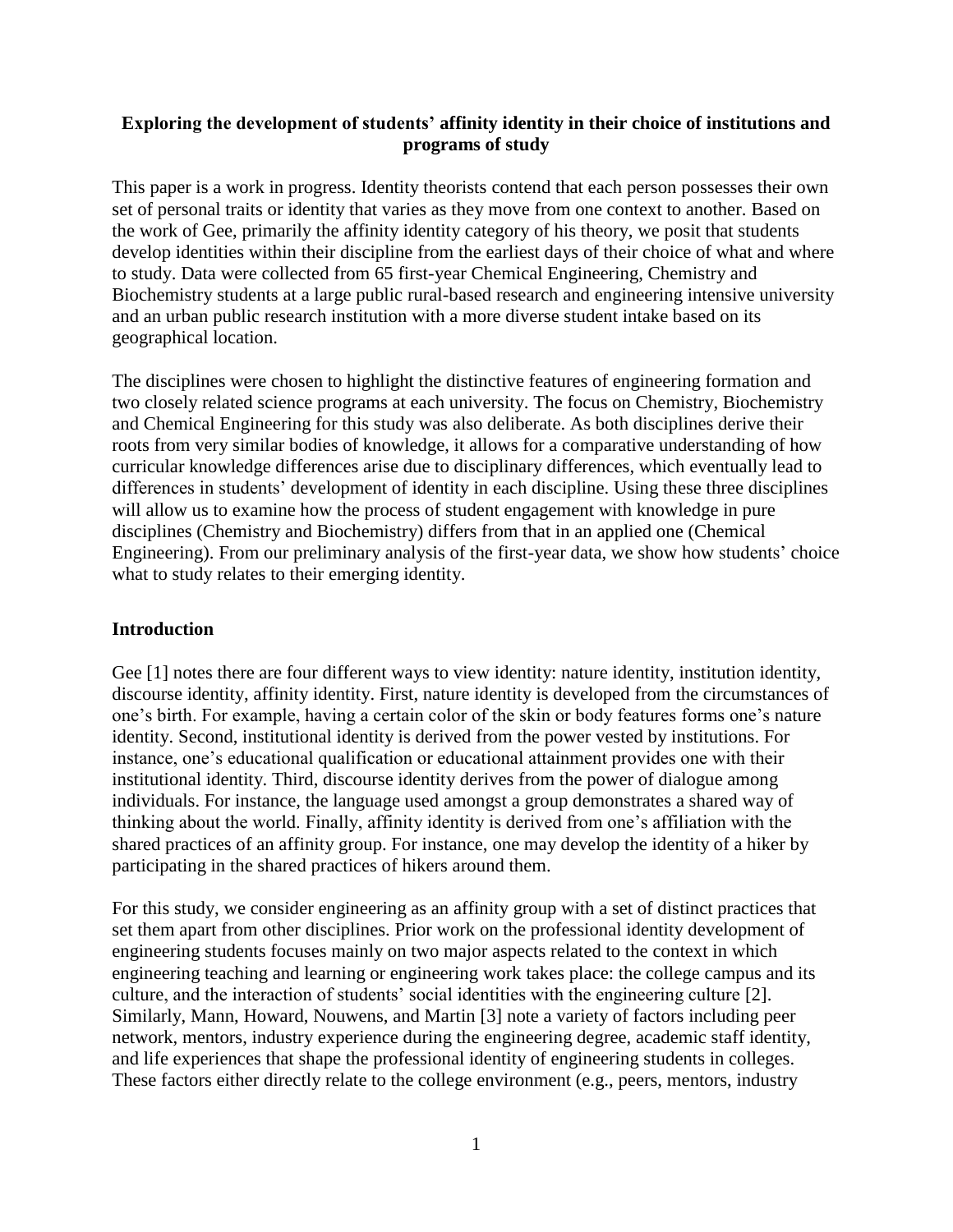experience) or the interaction of student's social identities with the engineering environment (e.g., family status).

## **Methods**

## *Study design*

This paper represents a small portion of a larger comparative longitudinal study where students enrolled in four-year programs are studied each year of their program. The two universities of focus are public, considered STEM universities, and have similar in- and out- of-state tuitions. U1 university is rurally situated while U2 is suburban. U1 has an enrollment of over 27,000 and U2 has an enrollment over 11,000.

## *Participants*

First-year students in Chemical Engineering and Chemistry programs at two distinctively different research-intensive institutions were recruited to participate in the study. Thirty (30) Chemical engineering students, 20 Chemistry and 15 Biochemistry students were interviewed. Biochemistry majors were added to the participant pool because of the low numbers of Chemistry students who agreed to participate in the study. Also, there is significant content overlap between Chemistry and Biochemistry. In total, there were 65 participants in the study. The table below illustrates the breakdown of participants by their fields of study and institutions.

| <b>Institution</b>  | <b>ChemE</b> | <b>Chemistry</b> | <b>BioChem</b> | <b>Total</b> |
|---------------------|--------------|------------------|----------------|--------------|
| <b>University 1</b> | 15           | 14               |                | 37           |
| <b>University 2</b> | 15           |                  |                | 28           |

Table 1. Breakdown of participants by discipline and institution

# *Data collection and analysis*

Data were collected using a semi-structured interview protocol where students were asked to reflect on their university experiences as they relate to learning within their disciplines and their future visions for themselves. The interviews ranged from 45 minutes to an hour and while participation was completely voluntary; students were compensated for their time at the end of the interview with a \$15 Amazon gift card. The interview transcripts were analyzed using a coding framework developed deductively after collaborative deliberation among researchers across all the contexts of the larger study for which the data were collected. The coding framework organized the data into broad themes closely related to those of the interview protocol. These broad themes were then broken down into sub-themes that served as nodes in the NVIVO software.

## **Preliminary Results and Discussions**

Gee posits affinity identities are developed by the shared experiences of a group. Consequently, affinity identity development is dependent on the individual's choice to join the group and to fully engage in activities associated with being a member of the group. Across the data set, our participants described their path to their respective universities and degrees, choice of major and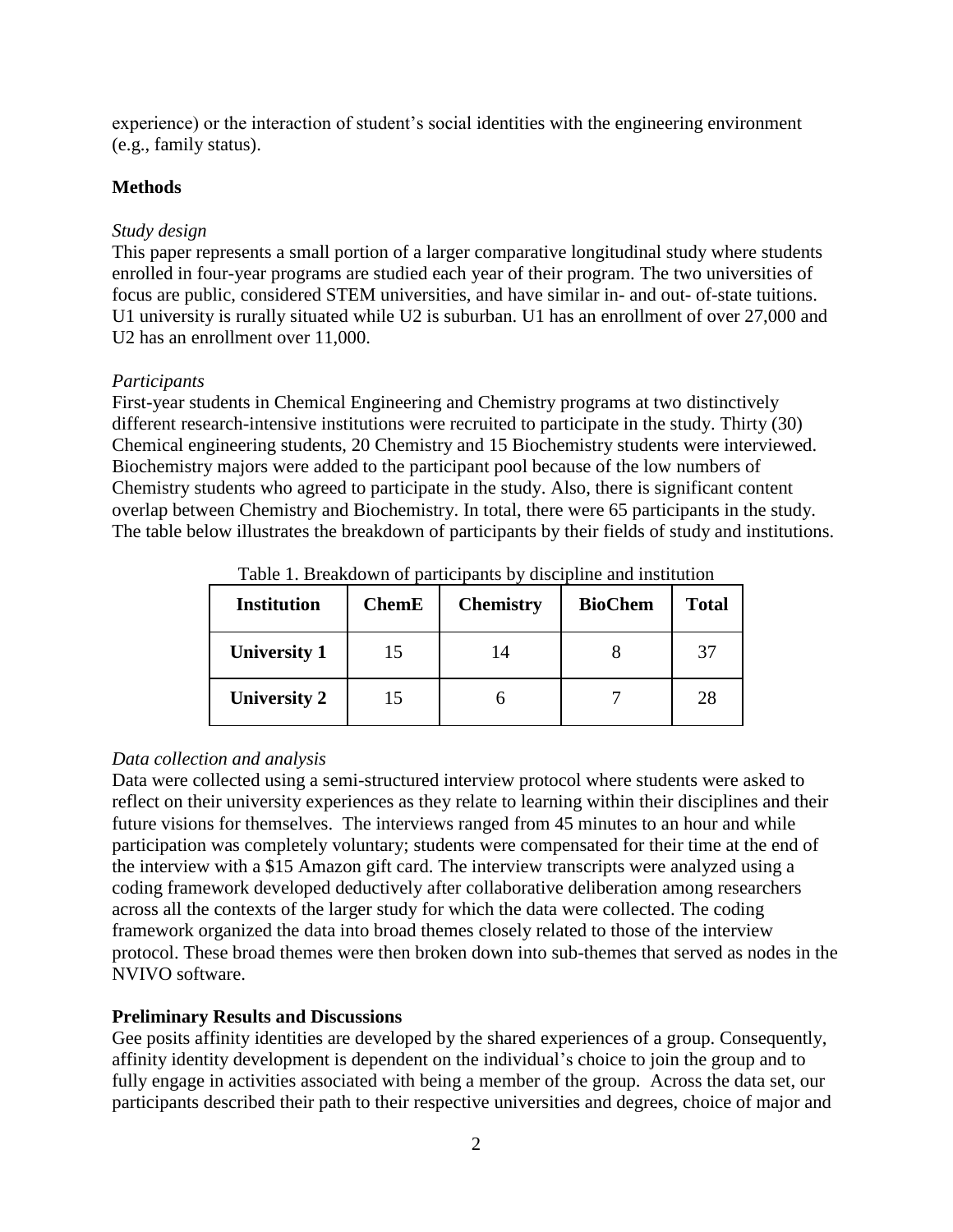where they saw themselves in the future in various ways. Even though the students were in the second semester of their first year, we see them actively choosing to affiliate with a group and starting to express this choice as part of an affinity identity.

In terms of choosing their university, some of the most commonly reported reasons were associated with the reputation of the program and/or institutions, familial or social influence, personal preferences, as well as geographical location. Students did not struggle to express a very definite set of reasons as to why they chose the university they were attending. Below we share some key excerpts from the transcripts that highlight participant choice of university. The terms that specifically indicate the student's choice is emphasized.

*I guess I really wanted to do research, so I feel like this was the best school for that and I just felt like this would be the best pick for me - Kiran, U2, Biochem*

*Out of all the other choices, I narrowed it down based on distance from the school, cause I'm a commuter. Then, the programs that I have. Back in high school, there's no question*  like if I'm going to college or not. I'm definitely going to college. So, U2's like my top two *schools. Then, also, I love the programs with the scholarships available. - Soledad, U2, ChemE*

One distinct finding that indicated a significant difference between institutions was the role of undergraduate research experience which is very salient at U2. Students discussed how their involvement in research helped their perception of their program of study to evolve beyond what they initially thought it was. While U1 is also a research-intensive institution it is still unclear if students are encouraged to engage in research as undergraduates or if their involvement is purely voluntary. Additionally, U2 was reported by the students to have multiple funding/scholarship opportunities which they found to be extremely advantageous.

The participants also offered varied rationales for choosing their majors and how the body of knowledge associated with the discipline, and a university degree by extension, is beneficial for their current and future academic interests.

*To learn. To help obtain knowledge. It's like more, like for high school is more like general gives you the basics, understanding. But college you get more thorough understanding. You get exposed to the material in ways you never seen it before. So it's like a whole new understanding of subjects. And also, I'm so interested in the sciences and getting a University degree would help me to succeed in the field. So yeah. - Janine, U2, Chem*

*[Chemical Engineering] combines my passion for chemistry and math at the same time. And during the first week of Chem 101, our professor, Professor XX, she told us that there are a lot of branches in Chemistry. You can go from industry, education, you can be a consultant for, you know. And then that's why I really like Chemical Engineering. - Frankie, U1, ChemE*

Some participants discussed how they chose their major because of its potential to impact broader society and their interest in being a part of the effort.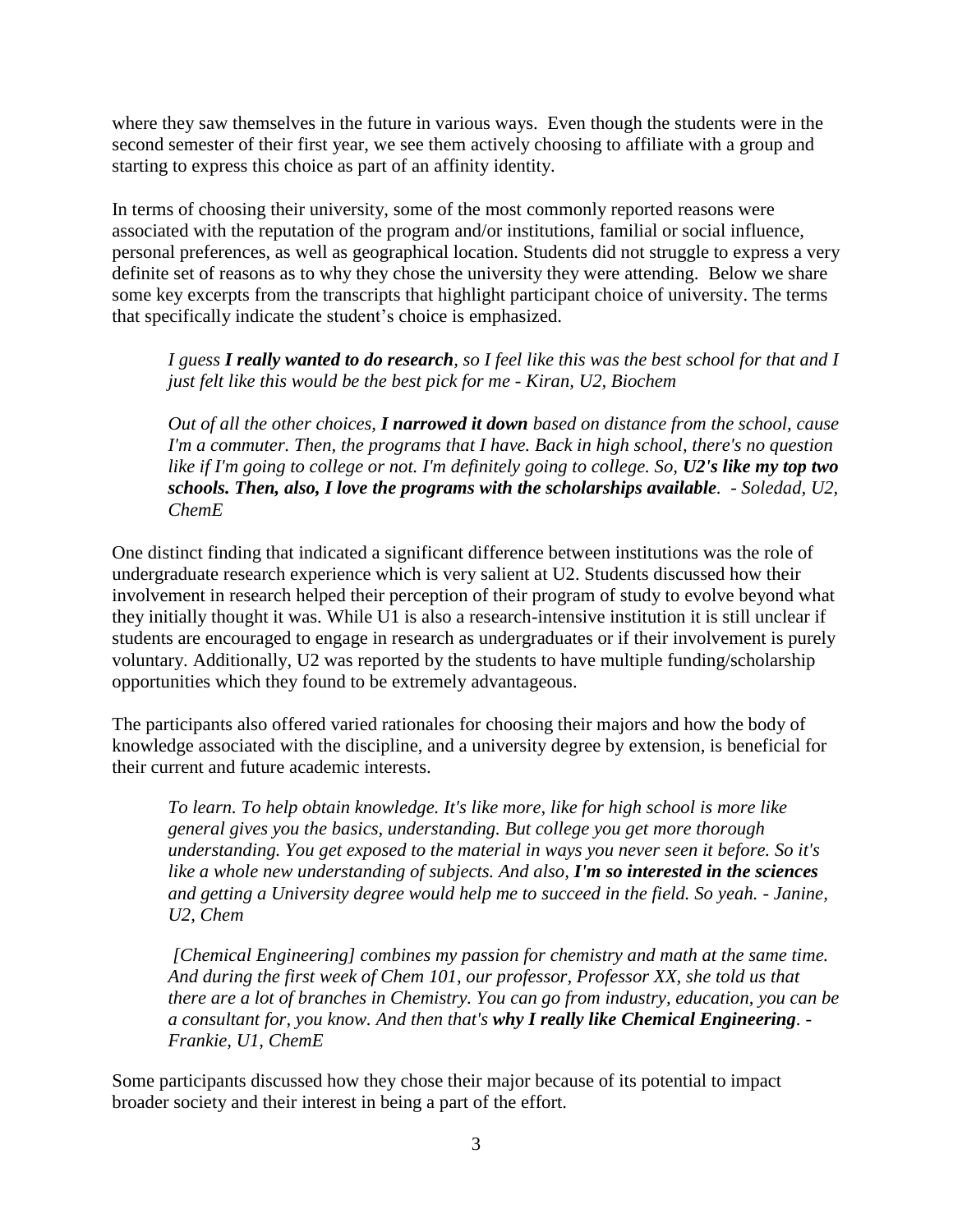*I kind of just really wanted to have a job where I felt like I could feel like whatever I was doing is like making change, like having an impact on whoever and I could have I think I could have... Like there's obviously a lot of jobs which had that same feel... Give you that same feeling but it just seemed engineering like the amount of impact they had just just improving society and like, you can just you can just like see it every day. How much impact engineers have in just improving and I kind of want to just be part of that. - Devi, U1, ChemE*

*Well, long story. We've a had a history of cancer in the family, and I knew that I had exposure to medical research and things like that. So I definitely wanted to do that, and I took IB chemistry in high school, and I really enjoy the organic section, which I figured I'd struggle with and hate, but actually really enjoyed it. To me that's why I want to it is to do medical research and things like that and try to help develop a cure for what we call incurable diseases right now, and just find a way to treat those and save some lives. - Drew, U1, ChemE*

Our preliminary results indicate that academic disciplines are major influences of students' emerging identities. However, there are also individual traits that fuel students' decisions to enroll in a particular major or attend a given institution. As Gee posits, individuals must choose to participate with group practices in order to truly identify with the group. The above excerpts have demonstrated that our participants hold various reasons for choosing their disciplines and institutions. This finding requires further exploration of how an individual's background might influence their choice of adjoining with a given group. Meaning, based on Gee's theory one's affinity identity develops through participation with the group but if the individual already has background influencers that propel them to join with a given group how might this be explained? Consequently, we propose to future explore other identity theories or personal motivation as a precursor of engaging with a particular group among engineering and science students.

### **Conclusion and Future steps**

So far, our analysis has shown that some students have specific reasons for choosing their intended majors and, even more so, their institutions. Students discussed their initial interest in their programs of study and university by reason of the reputation of the institution, their love of research or wanting to make a difference due to a personal life event. The excerpts included in this paper demonstrate that some students come into their chosen major with some broad idea of the knowledge they will be exposed to and how this will shape their future career goals while others are content with just exploring the discipline until they make concrete decisions about where they will end up. Conversely, we have some students who are not able to articulate much in this regard, and others who already have substantial identification with the disciplines. However, this discussion is very preliminary. Future research plans include continued analysis of interviews to explore what differences or similarities exist between students at our two institutions and among the six programs of study. One key area of focus will be further exploration of participants' familial background, first generation, socioeconomic status and career intentions as influencers of choice.

### **References**

[1] J. P. Gee, "Identity as an analytic lens for research in education," *Rev. Res. Educ.*, vol. 25, pp. 99–125, 2001.